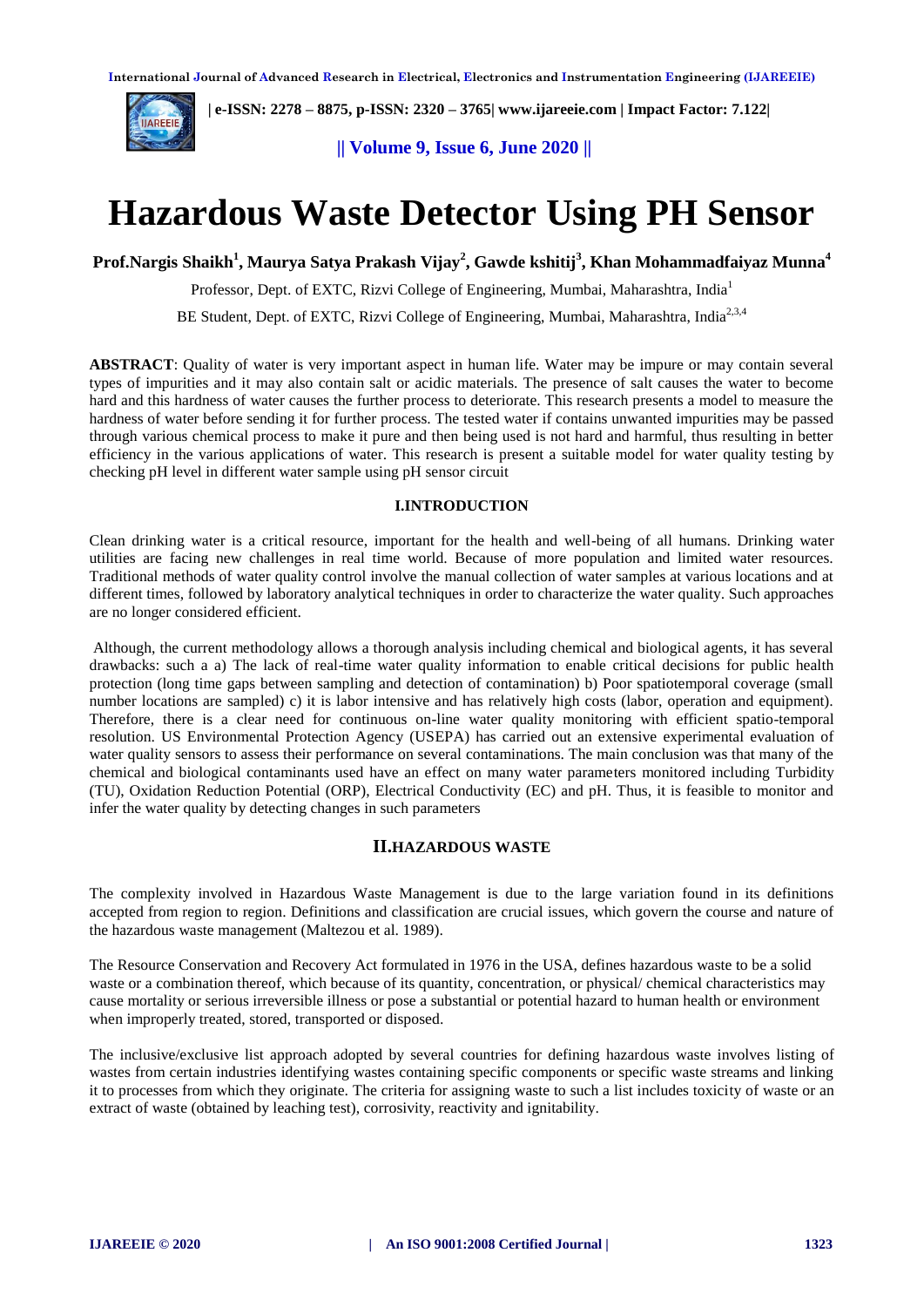**International Journal of Advanced Research in Electrical, Electronics and Instrumentation Engineering (IJAREEIE)** 



 **| e-ISSN: 2278 – 8875, p-ISSN: 2320 – 3765| [www.ijareeie.com](http://www.ijareeie.com/) | Impact Factor: 7.122|** 

### **|| Volume 9, Issue 6, June 2020 ||**

## **III.PROPOSED SYSTEM**

#### *3.1 HARDWARE*

For designing this hardware many types of devices are used to make it perfectly working. All the devices are purchased from different manufacturers. These components are soldered on a soldering board the following list of hardware are required for this system.

- 1. ARDUINO UNO
- 2. pH PROBE
- 3. pH SENSOR
- 4. 16\*2 LCD DISPLAY
- 5. 5V DC POWER SUPPLY
- 6. LED
- 7. GPS
- 8. GSM SIM900





## **BLOCK DIAGRAM DESCRIPTION**

#### **i. LCD**

LCD (Liquid Crystal Display) screen is an electronic display module and find a wide range of applications. A  $16x2$ LCD display is very basic module and is very commonly used in various devices and circuits. These modules are preferred over [seven segments](http://www.engineersgarage.com/content/seven-segment-display) and other multi segment [LEDs](http://www.engineersgarage.com/content/led). The reasons being: LCDs are economical; easily programmable; have no limitation of displaying special & even [custom characters](http://www.engineersgarage.com/microcontroller/8051projects/create-custom-characters-LCD-AT89C51) (unlike in seven segments), [animations](http://www.engineersgarage.com/microcontroller/8051projects/display-custom-animations-LCD-AT89C51) and so on.

A 16x2 LCD means it can display 16 characters per line and there are 2 such lines. In this LCD each character is displayed in 5x7 pixel matrix. This LCD has two registers, namely, Command and Data.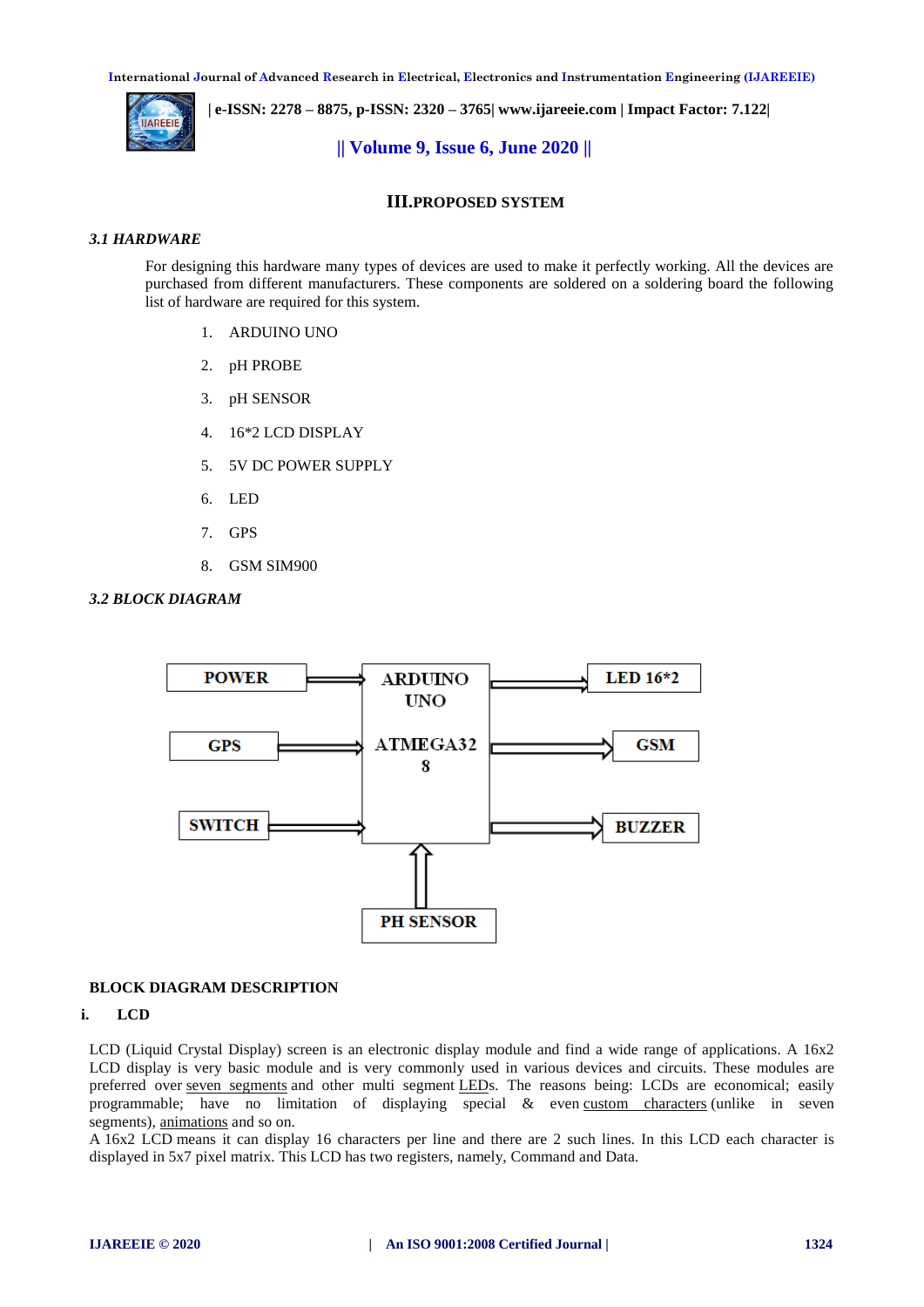**International Journal of Advanced Research in Electrical, Electronics and Instrumentation Engineering (IJAREEIE)** 



 **| e-ISSN: 2278 – 8875, p-ISSN: 2320 – 3765| [www.ijareeie.com](http://www.ijareeie.com/) | Impact Factor: 7.122|** 

## **|| Volume 9, Issue 6, June 2020 ||**

#### **ii) ARDUINO UNO MICROCONTROLLER**

In our project we are using Arduino microcontroller to take the values from sensors and for doing ADC operation and for processing those sensor values. In Arduino we have so many families among them we are using Arduino UNO for our project. The Arduino Uno is a microcontroller board based on the Atmega328. It has 14 digital input/output pins (of which 6 can be used as PWM outputs), 6 analog inputs, a 16MHz crystal oscillator. The Uno is the latest in a series of USB Arduino boards, and the reference model for the Arduino platform for a comparison with previous versions. The Arduino Uno can be powered via the USB connection or with an external power supply. The power source is selected automatically.External (non-USB) power can come either from an AC-to DC adapter or battery.

## **iii) SPECIFICATION OF ARDUINO**

- 1} Microcontroller Atmega328
- 2} Operating Voltage 5V
- 3} Input Voltage (recommended) 7-12V
- 4} Input Voltage (limits) 6-20V
- 5} Digital I/O Pins 14 (of which 6 provide PWM output)
- 6} Analog Input Pins 6
- 7} DC Current per I/O Pin 40 mA
- 8} DC Current for 3.3V Pin 50 mA
- 9} Flash Memory 32 KB
- 10} SRAM 2 KB
- 11} EEPROM 1 KB

## **iv) PH SENSOR**

PH sensor is a device used for potentiometric pH measurements.

PH sensor would be used to determine the chemical solution in the water. Here by this sensor we can determine whether the water solution is base or acid To be more exact, pH is the measurement of the hydrogen ion concentration, [H+]. Every water solution can be measured to determine its pH value. This value ranges from 0 to 14 pH. Values below 7 pH exhibit acidic properties. Values above 7 pH exhibit basic solution. If solution value is 7 then it is consider as "neutral".

The PH sensor is made with glass which contains Probe. The probe is a main part in this sensor. While we are measuring the PH value, we need to dip this probe completely into water.PH is one of the most important parameters of the water solutions. Kinetics and equilibrium of virtually every reaction occurring in the water solution depends on the solution pH, and these reactions are not only responsible for a typical chemical applications (like compound synthesis), but also for the way plants absorb nutrients from the soil, water animals grow their shells, our bodies regulate breathing and so on.

#### **IV.RESULT**

This research work is used to design the system to study the performance parameter of water to check the quality of water. The designed system is used to test the water for various dose responses for more type of infection in a sample, at the various temperatures. This water quality sensor model is very beneficial for the society in various application of water. This research work is used to design the system to study the water sample. The sample food material is checked under the different atmospheric condition. The impurity is added in the testing material is analyze at the different interval of time of a day by the monitoring pH value and by measuring the hardness of water.